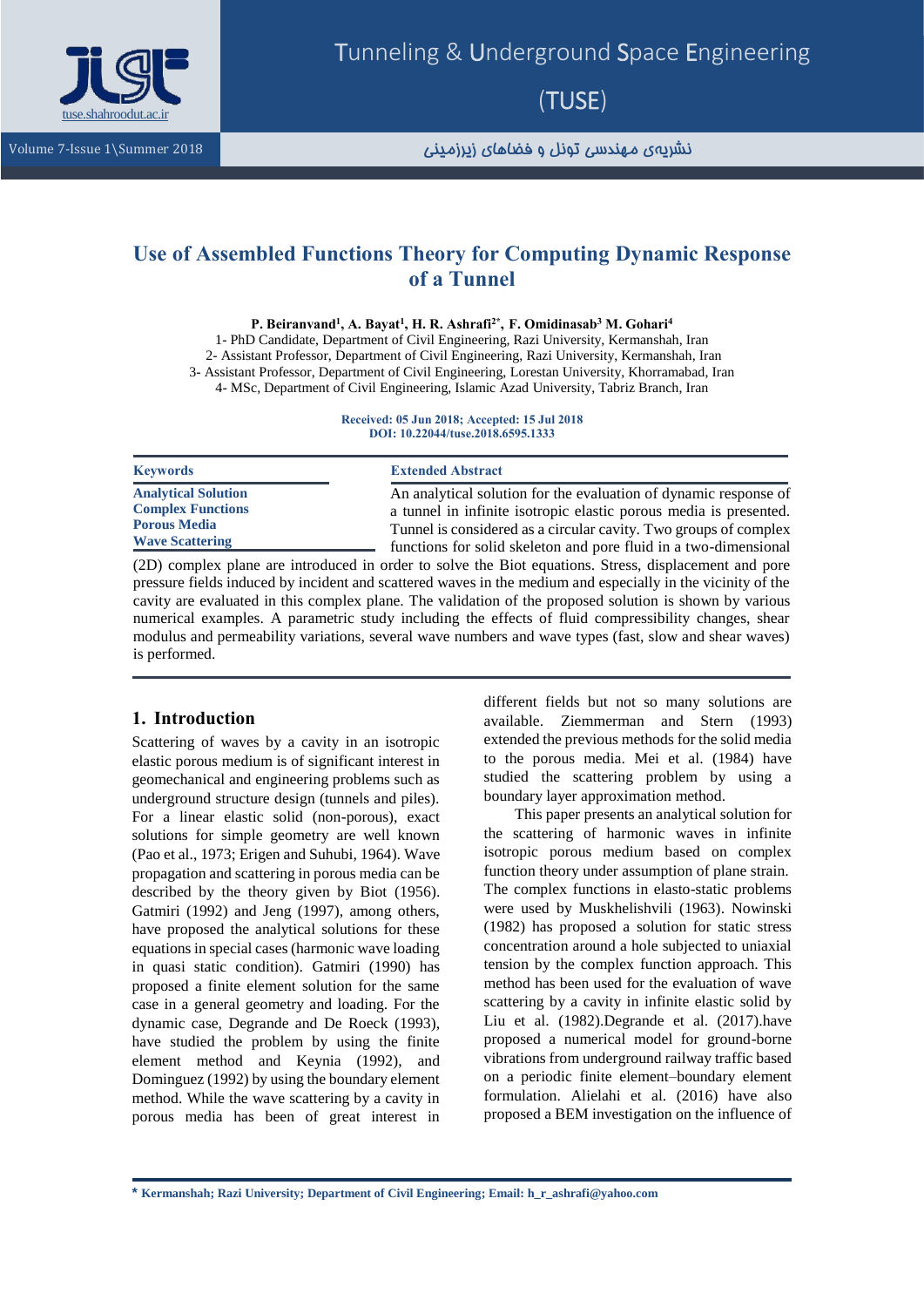underground cavities on the seismic response of canyons.

In this paper, an extension of complex functions application for the wave scattering is presented for the first time. In this approach, two groups of potential functions,  $(\Phi^s, \Psi^s)$  and  $\Phi^f$ ,  $\Psi$ <sup>f</sup>) are introduced. The governing equations are transformed in the complex plane. By solving an eigenvalue problem, the relation between potential functions and is determined, while the relation between functions,  $\Psi^s$ , is found directly. In the complex plane, the solution of the resulting partial differential equations has been presented in series of the Hankel functions (complex sum of the Bessel functions) with unknown coefficients. It is obvious that the Hankel functions satisfy the radiation conditions in a dynamic problem in a simple and direct manner. By applying appropriate boundary conditions, a set of algebraic equations gives the unknown coefficients.

In order to validate the proposed solution, some comparisons are shown. Stress, pore pressure and displacement fields in vicinity of a tunnel in an infinite, isotropic and elastic porous medium subjected to P and SV harmonic waves are presented. The effects of the variation of important parameters such as the shear modulus, the permeability of the soil and the wave number are studied.

## **2. Governing Equations**

For an isothermal fully saturated porous medium, two field variables related to the solid skeleton and to the fluid phase should be defined: the displacement of the solid skeleton, u<sup>i</sup> and the average relative displacement of the fluid with respect to the solid skeleton wi, which is measured in terms of volume of fluid per unit total cross section area of the bulk medium. Considering the displacement of the fluid as  $v_i$ , one can write,  $w_i =$  $n$  ( $v_i$  -  $u_i$ ) where n is the porosity of the soil medium. The equilibrium equation and the modified Darcy equation of the saturated porous media can be written as:

$$
\sigma_{ij,j} + \rho b_i = \rho \ddot{u}_i + \rho_f \ddot{w}_i
$$
  
- 
$$
p_{i} + \rho_f b_i = \rho_f \ddot{u}_i + \frac{\rho_f}{n} \ddot{w}_i + \frac{1}{k} \dot{w}_i
$$
 (1)

where  $\sigma_{ij}$  is total stress tensor component,

 $pb_i$  and  $p_f b_i$  are the body forces and  $u_i$ ,  $v_i$  are the displacement vector components of solid skeleton and pore fluid respectively. n is the porosity of the soil, P is the pore fluid pressure and k is the permeability of the soil.  $\rho = (1 - n)\rho_s + n\rho_f$  in which  $\rho$ ,  $\rho_f$  and  $\rho_s$  are the mass density of mixture, pore fluid and solid skeleton respectively. The dots (.) denote the derivation respect to the time  $\left(\frac{\delta}{\delta t}\right)$  $\frac{\partial}{\partial}$ ). The poroelastic constitutive equations can be written in the plane strain condition can be written as:

$$
\sigma_{ij} = 2G\varepsilon_{ij} + \lambda e - \delta_{ij}\alpha p
$$
  
-p = \alpha Qe + Q9 (2)

where  $\varepsilon_{ij}$  is the strain tensor component,  $\lambda$ 

and G are the Lamé elastic coefficients. e is the volumetric change in the solid skeleton and  $9$  is the volume of pore fluid going out from a unit volume of bulk material.  $\alpha$  is the Biot coefficient, Q is the Biot modulus and  $\delta_{ij}$  is the Kronecker delta. From  $(1)$  and  $(2)$ , the equilibrium equations in the absence of body forces in terms of displacement, are derived as:

$$
G\nabla^2 u_i + (\lambda + G + \alpha^2 Q)e_{ij} + \alpha Q \theta_{ji} = \rho \ddot{u}_i + \rho_f \ddot{w}_i
$$
 (3)  

$$
\alpha Q e_{ij} + Q \theta_{ji} = \rho_f \ddot{u}_i + \frac{\rho_f}{n} \ddot{w}_i + \frac{1}{k} \dot{w}_i
$$

### **3. Potential Functions**

In the two-dimensional (2D) case, the potential functions  $\Phi$  (for P wave) and  $\Psi$  (for SV wave) are defined as follows ( $\Phi^s$ ,  $\Psi^s$  for solid skeleton and  $\Phi^f$ ,  $\Psi^f$  for pore fluid):

$$
\begin{cases}\n\mathbf{u}_{x} = \frac{\partial \Phi^{s}}{\partial x} + \frac{\partial \Psi^{s}}{\partial y} & \mathbf{w}_{x} = \frac{\partial \Phi^{f}}{\partial x} + \frac{\partial \Psi^{f}}{\partial y} \\
\mathbf{u}_{y} = \frac{\partial \Phi^{s}}{\partial y} - \frac{\partial \Psi^{s}}{\partial x} & \mathbf{w}_{y} = \frac{\partial \Phi^{f}}{\partial y} - \frac{\partial \Psi^{f}}{\partial x}\n\end{cases}
$$
\n(4)

where  $u_x$ ,  $u_y$  and  $w_x$ ,  $w_y$  are the in plane

components of the vectors  $u_i$  and  $w_i$ respectively. Therefore, equation (3) in the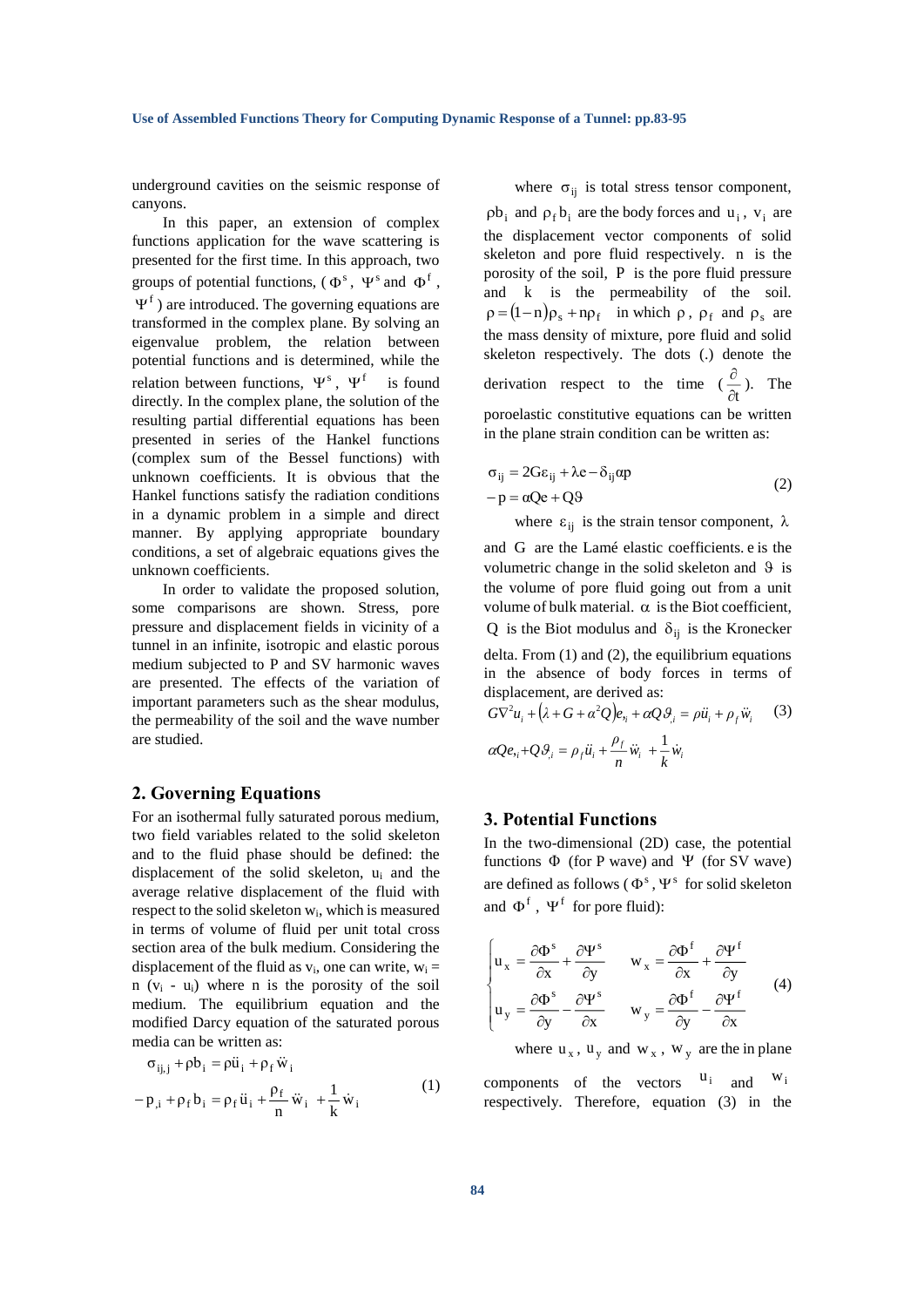$\mathsf{I}$ I l

harmonic case  $(\Phi = \phi e^{-i\omega t}, \Psi = \psi e^{-i\omega t})$  is converted to the two groups of equations:

$$
\begin{cases}\n(\lambda + 2G + \alpha^2 Q)\nabla^2 \phi^s + \alpha Q \nabla^2 \phi^f = -\rho \omega^2 \phi^s - \rho_f \omega^2 \phi^f\n\end{cases}
$$
\n
$$
\begin{cases}\n\alpha Q \nabla^2 \phi^s + Q \nabla^2 \phi^f = -\rho_f \omega^2 \phi^s - \left(\frac{\rho_f}{n} \omega^2 + i\frac{\omega}{k}\right) \phi^f \\
\int G \nabla^2 \psi^s = -\rho \omega^2 \psi^s - \rho_f \omega^2 \psi^f\n\end{cases}
$$
\n
$$
0 = -\rho_f \omega^2 \psi^s - \left(\frac{\rho_f}{n} \omega^2 + i\frac{\omega}{k}\right) \psi^f\n\end{cases}
$$
\n(6)

where  $\nabla^2$  is the 2D Laplace operator, 2 2 2 2  $\partial^2$  $x^2$   $\partial y$  $\frac{\partial^2}{\partial x^2} + \frac{\partial}{\partial y}$  $\nabla^2 = \frac{\partial^2}{\partial x^2} + \frac{\partial^2}{\partial y^2}$  and  $\omega$  is the frequency of the waves.

# **4. Complex Functions**

The complex variables are introduced as:

$$
\zeta = x + iy \qquad \overline{\zeta} = x - iy \qquad \zeta = re^{i\theta} \qquad (7)
$$

Using relations:

$$
\frac{\partial}{\partial x} = \frac{\partial}{\partial \zeta} + \frac{\partial}{\partial \overline{\zeta}} \qquad ; \qquad \frac{\partial}{\partial y} = i \left( \frac{\partial}{\partial \zeta} - \frac{\partial}{\partial \overline{\zeta}} \right) \tag{8}
$$

$$
\frac{\partial^2}{\partial x^2} = \frac{\partial^2}{\partial \zeta^2} + 2 \frac{\partial^2}{\partial \zeta \partial \overline{\zeta}} + \frac{\partial^2}{\partial \overline{\zeta}^2} ;
$$
  

$$
\frac{\partial^2}{\partial y^2} = \left( \frac{\partial^2}{\partial \zeta^2} - 2 \frac{\partial^2}{\partial \zeta \partial \overline{\zeta}} + \frac{\partial^2}{\partial \overline{\zeta}^2} \right)
$$
(9)

The Laplace operator in the complex plane is obtained as:

$$
\nabla^2 = 4 \frac{\partial^2}{\partial \zeta \partial \overline{\zeta}}
$$
 (10)

Therefore, equations (5) and (6) are written as:

$$
\begin{cases}\n4(\lambda + 2G + \alpha^2 Q) \frac{\partial^2 \phi^s}{\partial \zeta \partial \zeta} + 4\alpha Q \frac{\partial^2 \phi^f}{\partial \zeta \partial \zeta} \\
+ \rho \omega^2 \phi^s + \rho_f \omega^2 \phi^f = 0 \tag{11} \\
4\alpha Q \frac{\partial^2 \phi^s}{\partial \zeta \partial \overline{\zeta}} + 4Q \frac{\partial^2 \phi^f}{\partial \zeta \partial \overline{\zeta}} + \rho_f \omega^2 \phi^s \\
+ \left(\frac{\rho_f}{n} \omega^2 + i \frac{\omega}{k}\right) \phi^f = 0\n\end{cases}
$$
\n
$$
\begin{cases}\n4G \frac{\partial^2 \phi^s}{\partial \zeta \partial \overline{\zeta}} + \rho \omega^2 \psi^s + \rho_f \omega^2 \psi^f = 0 \\
\rho_f \omega^2 \psi^s + \left(\frac{\rho_f}{n} \omega^2 + i \frac{\omega}{k}\right) \psi^f = 0\n\end{cases}
$$
\n(12)

The following potential functions can be considered:

 $\omega^2 + i \frac{\omega}{\omega}$ 

 $\overline{\phantom{a}}$ l

*n ρ*  $\rho_{\scriptscriptstyle f}\omega\psi^* + (-\omega_{\scriptscriptstyle f}+i-\psi_{\scriptscriptstyle f})$ 

 $\int^{\mu}$  = ١

$$
\begin{cases}\n\phi^s = \sum_{n=-\infty}^{+\infty} a_n^s H_n^{(1)}(\delta r) e^{in\theta} \\
\psi^s = \sum_{n=-\infty}^{+\infty} b_n^s H_n^{(1)}(\beta r) e^{in\theta} \\
\phi^f = \sum_{n=-\infty}^{+\infty} a_n^f H_n^{(1)}(\delta r) e^{in\theta} \\
\psi^f = \sum_{n=-\infty}^{+\infty} b_n^f H_n^{(1)}(\beta r) e^{in\theta}\n\end{cases} \tag{13}
$$

where  $H_n^{(1)}(\chi r)$  is the Hankel function of first kind and order n:

$$
H_n^{(1)}(\chi r) = J_n(\chi r) + iY_n(\chi r), \qquad (14)
$$

in which  $J_n(\chi r)$  and  $Y_n(\chi r)$  are the Bessel functions of first and second kind respectively and of order n.

$$
J_n(\chi r) = \sum_{k=0}^{\infty} \frac{(-1)^k \left(\frac{\chi r}{2}\right)^{2k+n}}{k! \Gamma(n+k+1)}
$$
(15)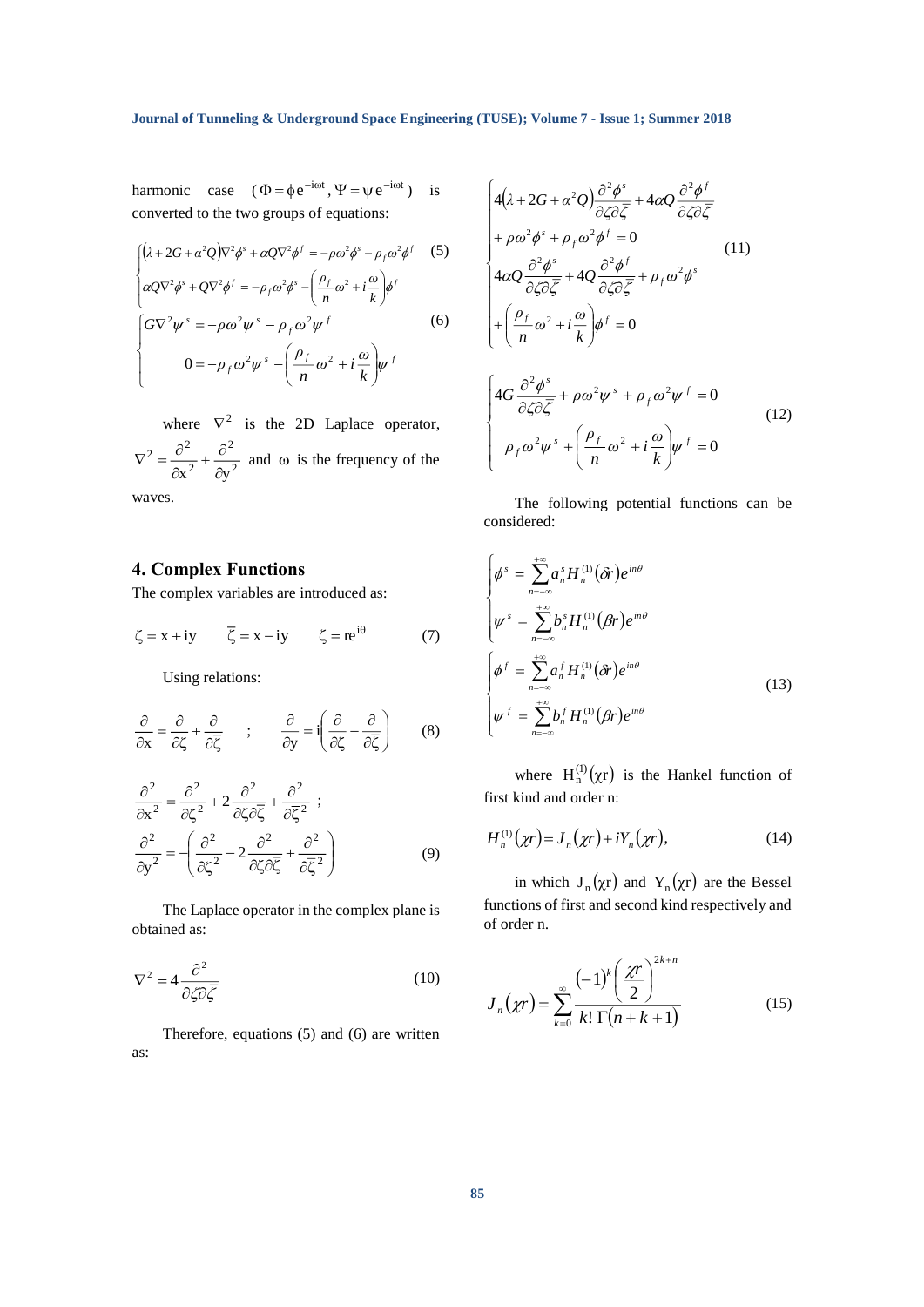**Use of Assembled Functions Theory for Computing Dynamic Response of a Tunnel: pp.83-95**

$$
Y_n(\chi r) = \frac{2}{\pi} J_n(\chi r) \left[ Ln\left(\frac{\chi r}{2}\right) + \gamma \right]
$$
  

$$
- \frac{1}{\pi} \sum_{k=0}^{n-1} \frac{(n-k-1)!}{k!} \left(\frac{\chi r}{2}\right)^{2k-n}
$$
  

$$
- \frac{1}{\pi} \sum_{k=0}^{\infty} (-1)^k \frac{\left(\frac{\chi r}{2}\right)^{2k+n}}{k!(n+k)!} [\varphi(k) + \varphi(n+k)]
$$
 (16)

This type of the Hankel function satisfies the radiation boundary condition that states the waves, which travel to infinity, should not return (Sommerfield condition).  $a_n^s$ ,  $b_n^s$ ,  $a_n^f$ ,  $b_n^f$  are the unknown coefficients. Using the following relations:

$$
\frac{\partial}{\partial \zeta} \Big[ H_n^{(1)}(\chi r) e^{in\theta} \Big] = \frac{\chi}{2} H_{n-1}^{(1)}(\chi r) e^{i(n-1)\theta} \tag{17}
$$

$$
\frac{\partial}{\partial \overline{\zeta}} \Big[ H_n^{(1)}(\chi r) e^{in\theta} \Big] = -\frac{\chi}{2} H_{n+1}^{(1)}(\chi r) e^{i(n+1)\theta} \tag{18}
$$

Equation (11) can be converted to an eigenvalue problem as:

$$
\begin{bmatrix} a_{11} & a_{12} \\ a_{21} & a_{22} \end{bmatrix} \begin{bmatrix} \phi^s \\ \phi^f \end{bmatrix} = 0, \qquad (19)
$$

in which the coefficients  $a_{ij}$  are:

$$
\begin{cases}\na_{11} = (\lambda + 2G + \alpha^2 Q)\delta^2 - \rho\omega^2 \\
a_{12} = \alpha Q\delta^2 - \rho_f\omega^2 \\
a_{21} = \alpha Q\delta^2 - \rho_f\omega^2\n\end{cases}
$$
\n(20)\n
$$
\begin{cases}\na_{22} = Q\delta^2 - \left(\frac{\rho_f}{n}\omega^2 + i\frac{\omega}{k}\right)\n\end{cases}
$$

For this eigenvalue problem, determinant of the coefficients matrix should be equal to zero, therefore two quantities for  $\delta$  are computed,  $\delta_1$ for P1 (fast dilatational wave) and  $\delta_2$  for P2 (slow dilatational wave). Knowing these parameters, the relation between potential functions of the solid skeleton and pore fluid for P wave is derived:

$$
\phi_j^f = C_j \phi_j^s
$$
  
\n
$$
C_j = -\frac{(\lambda + 2G + \alpha^2 Q)\delta_j^2 - \rho \omega^2}{\alpha Q \delta_j^2 - \rho_f \omega^2}
$$
 j = 1,2 (21)

From equation (12), the relation between the potential functions of the solid skeleton and pore fluid for SV wave can be derived directly:

$$
\psi^{f} = D\psi^{s}
$$
\n
$$
D = -\frac{\rho_{f}\omega^{2}}{\left(\frac{\rho_{f}}{n}\omega^{2} + i\frac{\omega}{k}\right)}
$$
\n
$$
\beta = \left[\frac{\rho\omega^{2} + \rho_{f}\omega^{2}D}{G}\right]^{1/2}
$$
\n(22)

Finally, the complete solution can be found:

$$
\begin{cases}\n\phi^{s} = \sum_{n=-\infty}^{+\infty} X_{n} H_{n}^{(1)}(\delta_{1}r)e^{in\theta} \\
+ \sum_{n=-\infty}^{+\infty} Y_{n} H_{n}^{(1)}(\delta_{2}r)e^{in\theta} \\
\phi^{f} = C_{1} \sum_{n=-\infty}^{+\infty} X_{n} H_{n}^{(1)}(\delta_{1}r)e^{in\theta} \\
+ C_{2} \sum_{n=-\infty}^{+\infty} Y_{n} H_{n}^{(1)}(\delta_{2}r)e^{in\theta} \\
\psi^{s} = \sum_{n=-\infty}^{+\infty} Z_{n} H_{n}^{(1)}(\beta r)e^{in\theta} \\
\psi^{f} = D \sum_{n=-\infty}^{+\infty} Z_{n} H_{n}^{(1)}(\beta r)e^{in\theta}\n\end{cases}
$$
\n(22a)

The unknown coefficients  $X_n$ ,  $Y_n$ ,  $Z_n$  are calculated from boundary conditions for the problem. Thus, displacements, stresses and pore pressure can be derived from the known potential functions, and then, the boundary value problem can be solved.

n

# **5. Displacements, Stresses and Pore Pressure**

Using equation (4), the displacement components in the complex plane can be evaluated from: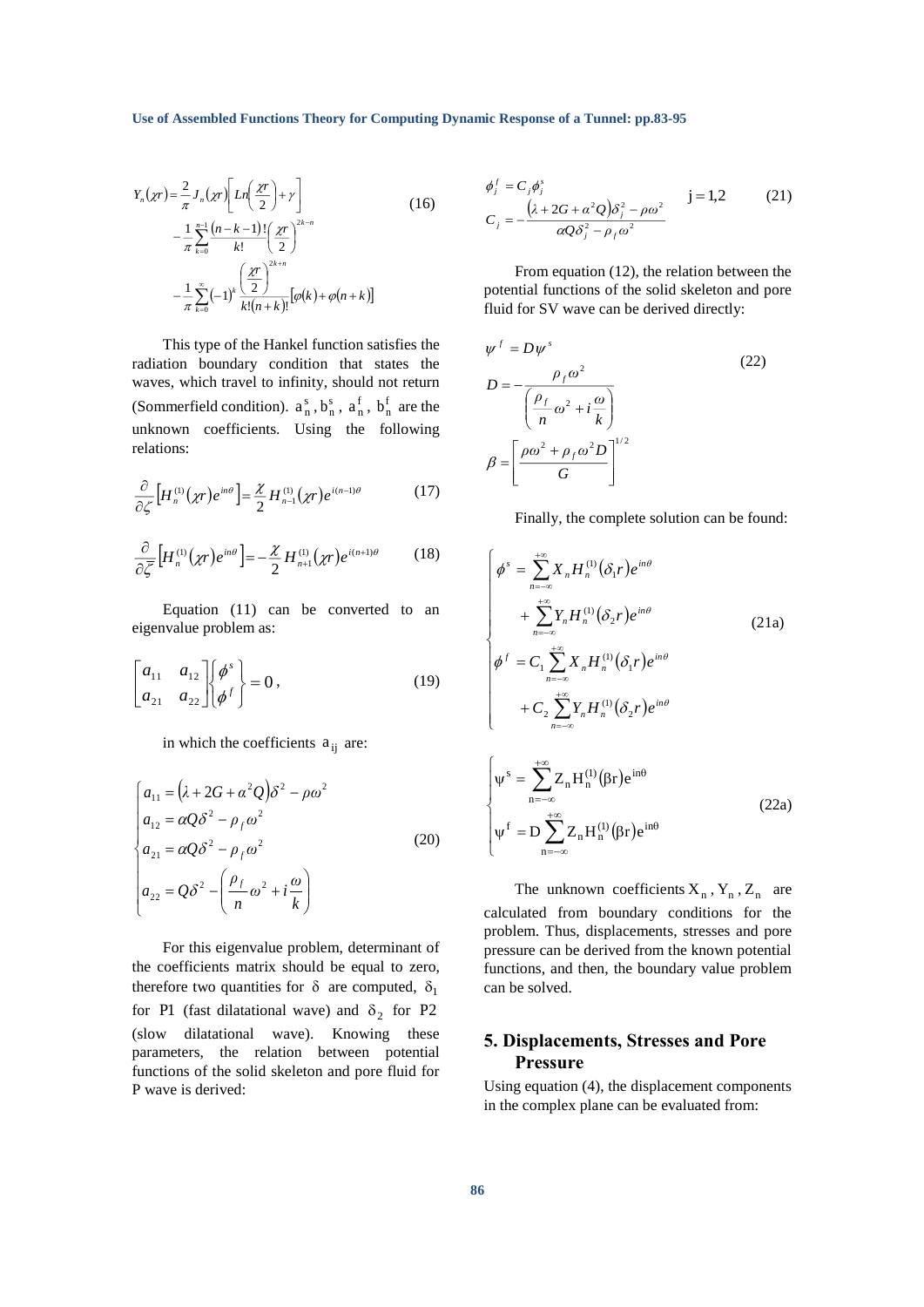$$
\begin{cases} u_r + i u_\theta = 2 \frac{\partial}{\partial \overline{\zeta}} (\phi^s - i \psi^s) e^{-i\theta} \\ u_r - i u_\theta = 2 \frac{\partial}{\partial \zeta} (\phi^s + i \psi^s) e^{i\theta} \end{cases}
$$
(23)

where  $u_r$  and  $u_\theta$  are the radial and tangential components of the displacement vector respectively. To derive displacements in terms of the Hankel functions, equations (15) and (16) are used; therefore, equation (23) can be written as:

$$
\begin{cases}\n u_r + i u_\theta = -\delta_1 \sum_{n=-\infty}^{+\infty} X_n H_{n+1}^{(1)}(\delta_1 r) e^{in\theta} \\
\qquad - \delta_2 \sum_{n=-\infty}^{+\infty} Y_n H_{n+1}^{(1)}(\delta_2 r) e^{in\theta} \\
\qquad + i\beta \sum_{n=-\infty}^{+\infty} Z_n H_{n+1}^{(1)}(\beta r) e^{in\theta} \\
 u_r - i u_\theta = \delta_1 \sum_{n=-\infty}^{+\infty} X_n H_{n-1}^{(1)}(\delta_1 r) e^{in\theta} \\
\qquad + \delta_2 \sum_{n=-\infty}^{+\infty} Y_n H_{n-1}^{(1)}(\delta_2 r) e^{in\theta} \\
\qquad + i\beta \sum_{n=-\infty}^{+\infty} Z_n H_{n-1}^{(1)}(\beta r) e^{in\theta}\n\end{cases} (24)
$$

For stresses, the following relations, which are derived from the first part of equation (2), can be used:

$$
\begin{cases} \sigma_r + \sigma_\theta = -2\delta^2 (\lambda + G) \phi^s \\ \sigma_\theta - \sigma_r + 2i \sigma_{r\theta} = -8G \frac{\partial^2}{\partial \zeta^2} (\phi^s + i \psi^s) e^{2i\theta} \end{cases}
$$
(25)

where  $\sigma_r$ ,  $\sigma_{\theta}$ ,  $\sigma_{r\theta}$  are the radial, hoop and shear components of the stress tensor, respectively. Combination of the two parts of equation (25) yields:

$$
\begin{cases}\n\sigma_r - i\sigma_{r\theta} = -\delta^2 (\lambda + G)\phi^s \\
+ 4G \frac{\partial^2}{\partial \zeta^2} (\phi^s + i\psi^s) e^{2i\theta} \\
\sigma_r + i\sigma_{r\theta} = -\delta^2 (\lambda + G)\phi^s \\
+ 4G \frac{\partial^2}{\partial \overline{\zeta}^2} (\phi^s - i\psi^s) e^{-2i\theta}\n\end{cases} (26)
$$

The pore pressure can be evaluated by using the second part of equation (2) as follows:

$$
p = -\alpha Q \nabla^2 \phi^s - Q \nabla^2 \phi^f \tag{27}
$$

Finally the pore pressure and stresses are written in terms of the Hankel functions, as follows: (28)

$$
p = Q\delta_1^2(\alpha + C_1) \sum_{n=-\infty}^{+\infty} X_n H_n^{(1)}(\delta_1 r) e^{in\theta}
$$
  
+  $Q\delta_2^2(\alpha + C_2) \sum_{n=-\infty}^{+\infty} Y_n H_n^{(1)}(\delta_2 r) e^{in\theta}$   
 $\sigma_r - i \sigma_{r\theta} = -\delta_1^2(\lambda + G) \sum_{n=-\infty}^{+\infty} X_n H_n^{(1)}(\delta_1 r) e^{in\theta}$   
+  $G\delta_1^2 \sum_{n=-\infty}^{+\infty} X_n H_{n-2}^{(1)}(\delta_1 r) e^{in\theta}$   
-  $\delta_2^2(\lambda + G) \sum_{n=-\infty}^{+\infty} Y_n H_n^{(1)}(\delta_2 r) e^{in\theta}$   
+  $G\delta_2^2 \sum_{n=-\infty}^{+\infty} Y_n H_{n-2}^{(1)}(\delta_2 r) e^{in\theta}$   
+  $iG\beta^2 \sum_{n=-\infty}^{+\infty} Z_n H_{n-2}^{(1)}(\beta r) e^{in\theta}$   
 $\sigma_r + i\sigma_{r\theta} = -\delta_1^2(\lambda + G) \sum_{n=-\infty}^{+\infty} X_n H_n^{(1)}(\delta_i r) e^{in\theta}$ 

$$
\sigma_r + i\sigma_{r\theta} = -\delta_1^2 (\lambda + G) \sum_{n=-\infty} X_n H_n^{(1)} (\delta_1 r) e^{in\theta}
$$
  
+  $G\delta_1^2 \sum_{n=-\infty}^{+\infty} X_n H_{n+2}^{(1)} (\delta_1 r) e^{in\theta}$   
-  $\delta_2^2 (\lambda + G) \sum_{n=-\infty}^{+\infty} Y_n H_n^{(1)} (\delta_2 r) e^{in\theta}$   
+  $G\delta_2^2 \sum_{n=-\infty}^{+\infty} Y_n H_{n+2}^{(1)} (\delta_2 r) e^{in\theta}$   
-  $iG\beta^2 \sum_{n=-\infty}^{+\infty} Z_n H_{n+2}^{(1)} (\beta r) e^{in\theta}$ 

### **6. Boundary value problem**

Let us consider a circular empty cavity with a radius "a", as in the case of drained tunnel, in an

 $\mathsf{I}$  $\mathsf{I}$  $\mathsf{I}$  $\mathsf{I}$  $\mathbf{I}$ 

 $\overline{\phantom{a}}$  $\mathsf{I}$  $\mathsf{I}$  $\mathsf{I}$  $\mathsf{I}$  $\mathsf{I}$  $\mathsf{I}$  $\mathsf{I}$  $\mathsf{I}$  $\mathsf{I}$  $\mathsf{I}$  $\mathsf{I}$  $\mathsf{I}$  $\mathsf{I}$  $\mathsf{I}$  $\mathsf{I}$  $\mathsf{I}$  $\mathsf{I}$ 

ſ

∤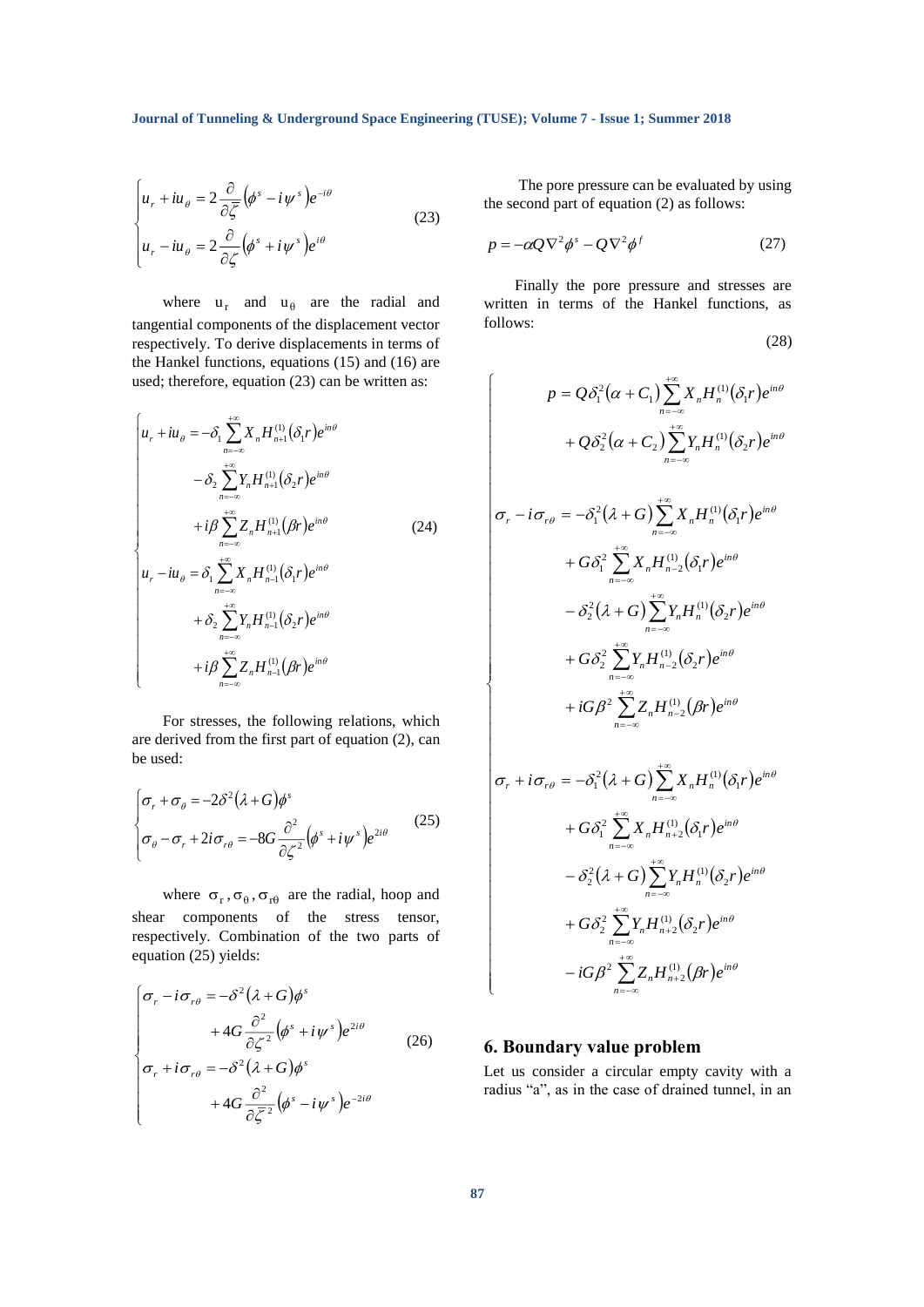#### **Use of Assembled Functions Theory for Computing Dynamic Response of a Tunnel: pp.83-95**

infinite porous medium, which is subjected to a harmonic incident wave  $\phi^{\text{in}}$  or  $\psi^{\text{in}}$ .

The pressure on the cavity surface is constant and may be set to zero. The stresses on this surface can be set to zero as well, therefore the following boundary conditions should be satisfied at the cavity surface:

$$
\begin{cases}\np = 0 \\
\sigma_r - i\sigma_{r\theta} = 0 \quad \text{at} \quad r = a \\
\sigma_r + i\sigma_{r\theta} = 0\n\end{cases}
$$
\n(29)

All the wave variables are the sum of incident and scattering components; therefore the potential functions can be written as:

$$
\begin{cases}\n\phi = \phi^{in} + \phi^{sc} \\
\psi = \psi^{in} + \psi^{sc}\n\end{cases}
$$
\n(30)

where  $\phi^{\text{in}}$  and  $\psi^{\text{in}}$  are the incident, and also,  $\phi^{sc}$  and  $\psi^{sc}$  are the scattered components of the potential functions. Thus the boundary conditions at the cavity surface are:

$$
\begin{cases} p^{in} + p^{sc} = 0 \\ (\sigma_r - i\sigma_{r\theta})^{in} + (\sigma_r - i\sigma_{r\theta})^{sc} = 0 \quad \text{at} \quad r = a \quad (31) \\ (\sigma_r + i\sigma_{r\theta})^{in} + (\sigma_r + i\sigma_{r\theta})^{sc} = 0 \end{cases}
$$

Incident components of the stresses and pore pressure are derived from incident potential functions using equations (26) and (27), respectively. The scattered components of these variables are derived from equation (28).

The incident potential function is written as:

$$
\Phi^{in} = \phi_0 e^{i(Kx - \omega t)} = \phi_0 e^{i(Kr\cos\theta - \omega t)}
$$
 P1 incident wave

$$
\Psi^{m} = \psi_0 e^{i(\kappa x - \omega t)} = \psi_0 e^{i(\kappa r \cos \theta - \omega t)}
$$
SV incident wave (32)

where  $\phi_0$  and  $\psi_0$  are coefficients and K is the wave number. K is related to wave frequency as follows:

$$
\omega = K \left[ \frac{\lambda + 2G + \alpha^2 Q}{\rho} \right]^{1/2}
$$
 P1 incident wave  
\n
$$
\omega = K \left( \frac{G}{\rho} \right)^{1/2}
$$
SV incident wave (33)

Considering the following relation for P1 incident wave:

$$
e^{iKr\cos\theta} = \sum_{n=-\infty}^{+\infty} i^n J_n(Kr)e^{in\theta}
$$
 (34)

It is possible to find:

$$
\begin{cases}\np^{in} = \alpha Q \phi_0 K^2 \sum_{n=-\infty}^{+\infty} i^n J_n(Kr) e^{in\theta} \\
(\sigma_r - i \sigma_{r\theta})^{in} = -\phi_0 K^2 (\lambda + G) \sum_{n=-\infty}^{+\infty} i^n J_n(Kr) e^{in\theta} \\
+ G \phi_0 K^2 \sum_{n=-\infty}^{+\infty} i^n J_{n-2}(Kr) e^{in\theta} \\
(\sigma_r + i \sigma_{r\theta})^{in} = -\phi_0 K^2 (\lambda + G) \sum_{n=-\infty}^{+\infty} i^n J_n(Kr) e^{in\theta} \\
+ G \phi_0 K^2 \sum_{n=-\infty}^{+\infty} i^n J_{n+2}(Kr) e^{in\theta}\n\end{cases} \tag{35}
$$

and for SV incident wave:

$$
\begin{cases}\np^{in} = 0 & (36) \\
(\sigma_r - i\sigma_{r\theta})^{in} = iG\psi_0 K^2 \sum_{n=-\infty}^{+\infty} i^n J_{n-2}(Kr)e^{in\theta} \\
(\sigma_r + i\sigma_{r\theta})^{in} = -iG\psi_0 K^2 \sum_{n=-\infty}^{+\infty} i^n J_{n+2}(Kr)e^{in\theta}\n\end{cases}
$$

Finally the boundary conditions, given by equation (31), can be written as an algebraic equation:

$$
\begin{bmatrix} m_{11} & m_{12} & m_{13} \\ m_{21} & m_{22} & m_{23} \\ m_{31} & m_{32} & m_{33} \end{bmatrix} \begin{bmatrix} X_n \\ Y_n \\ Z_n \end{bmatrix} = \begin{Bmatrix} n_1 \\ n_2 \\ n_3 \end{Bmatrix}
$$
 (37)

where the coefficients  $m_{ij}$  are: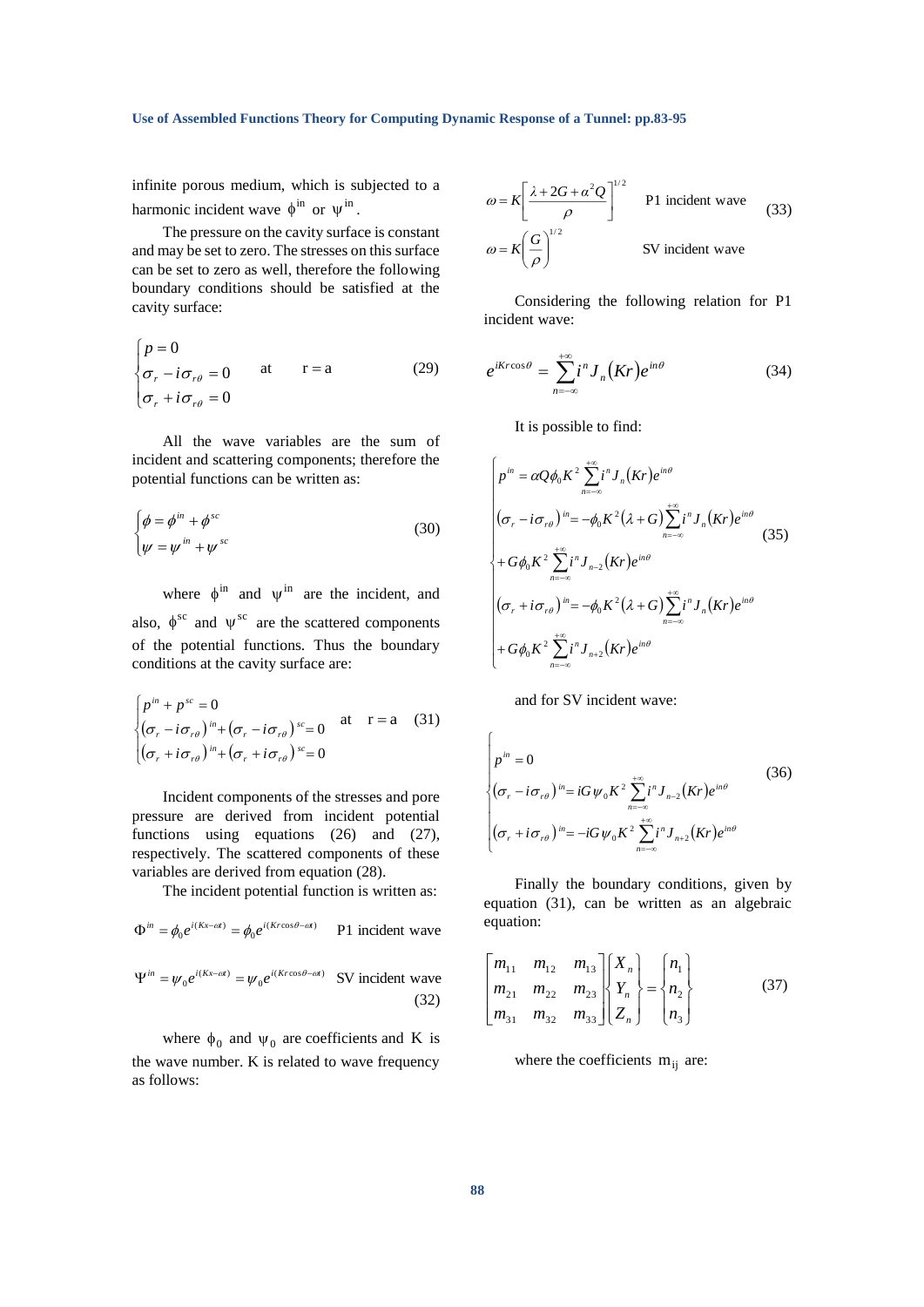$$
\begin{vmatrix}\nm_{11} = Q\delta_1^2(\alpha + C_1)H_n^{(1)}(\delta_1 a) \\
m_{12} = Q\delta_2^2(\alpha + C_1)H_n^{(1)}(\delta_2 a) \\
m_{13} = 0\n\end{vmatrix}
$$
\n
$$
\begin{vmatrix}\nm_{21} = -\delta_1^2(\lambda + G)H_n^{(1)}(\delta_1 a) + G\delta_1^2H_{n-2}^{(1)}(\delta_1 a) & (38) \\
m_{22} = -\delta_2^2(\lambda + G)H_n^{(1)}(\delta_2 a) + G\delta_2^2H_{n-2}^{(1)}(\delta_2 a) & (39) \\
m_{33} = G\beta^2H_{n-2}^{(1)}(\beta a) & \\
m_{31} = -\delta_1^2(\lambda + G)H_n^{(1)}(\delta_1 a) + G\delta_1^2H_{n+2}^{(1)}(\delta_1 a) & \\
m_{32} = -\delta_2^2(\lambda + G)H_n^{(1)}(\delta_2 a) + G\delta_2^2H_{n+2}^{(1)}(\delta_2 a) & \\
m_{33} = -iG\beta^2H_{n+2}^{(1)}(\beta a) & \\
\text{For the P1 incident wave, the coefficients } n_1 \text{ are:}
$$
\n
$$
\begin{vmatrix}\nn_1 = -\phi_0 \alpha QK^2i^n J_n(Ka) & (39) \\
n_2 = \phi_0 K^2i^n [( \lambda + G) J_n(Ka) - G J_{n-2}(Ka) ] & (39) \\
n_3 = \phi_0 K^2i^n [( \lambda + G) J_n(Ka) - G J_{n+2}(Ka) ] & \\
n_4 = \phi_0 K^2i^n J_{n+2}(Ka) & (40) \\
n_5 = iG \psi_0 K^2i^n J_{n+2}(Ka) & \\
n_6 = -iG \psi_0 K^2i^n J_{n+2}(Ka) & \\
n_7 = -iG \psi_0 K^2i^n J_{n+2}(Ka) & \\
n_8 = -iG \psi_0 K^2i^n J_{n+2}(Ka) & \\
n_9 = -iG \psi_0 K^2i^n J_{n+2}(Ka) & \\
n_1 = -iG \psi_0 K^2i^n J_{n+2}(Ka) & \\
n_2 = -iG \psi_0 K^2i^n J_{n+2}(Ka) & \\
n_1 = -iG \psi_0
$$

For the P1 incident wave, the coefficients  $n_i$ are:

$$
\begin{cases}\nn_1 = -\phi_0 \alpha Q K^2 i^n J_n(Ka) \\
n_2 = \phi_0 K^2 i^n [(\lambda + G) J_n(Ka) - G J_{n-2}(Ka)] \\
n_3 = \phi_0 K^2 i^n [(\lambda + G) J_n(Ka) - G J_{n+2}(Ka)]\n\end{cases} (39)
$$

and for the SV incident wave, we have:

$$
\begin{cases} n_1 = 0 \\ n_2 = -iG \psi_0 K^2 i^n J_{n-2}(Ka) \\ n_3 = iG \psi_0 K^2 i^n J_{n+2}(Ka) \end{cases} (40)
$$

#### **7. Numerical Results**

Figure 1 represents a cavity in an infinite isotropic elastic porous medium subjected to the harmonic wave. The cavity surface is free of stress and pressure.



In all following examples, the parameters, given in Table 1, are assumed.

| Table 1. Parameters used in applications |     |                                                        |                                             |   |        |  |
|------------------------------------------|-----|--------------------------------------------------------|---------------------------------------------|---|--------|--|
|                                          | n   | $P_{S}$<br>$\left(\frac{\text{kg}}{\text{m}^3}\right)$ | $\left(\frac{\text{kg}}{\text{m}^3}\right)$ | α | (MPa)  |  |
| 0.33                                     | 0.3 | 2700                                                   | 1000                                        |   | 66,700 |  |

#### **A. Validation**

To verify the proposed solution, a comparison between the well-known solution of solid medium and the result of this solution reduced to a solid case is made. In Figure 2, the absolute values of real and imaginary parts of dynamic stress concentration factor (D.S.C.F.) in a solid medium for the P incident wave versus various dimensionless wave numbers ( Ka ) and Poisson ratios are plotted ( $\theta = \pi/2$ ). This factor is the

hoop stress along  $r = a$  normalized by  $\phi_0(\lambda + 2G)K^2$ . An excellent agreement with the results of has been observed.

In another example, the present solution is compared with the solution obtained by in a poroelastic medium by using a boundary layer approximation. Figure 3 shows the variations of normalized pore pressure and effective stresses for the cavity in a porous medium versus the normalized radial distance ( r /a) for various angel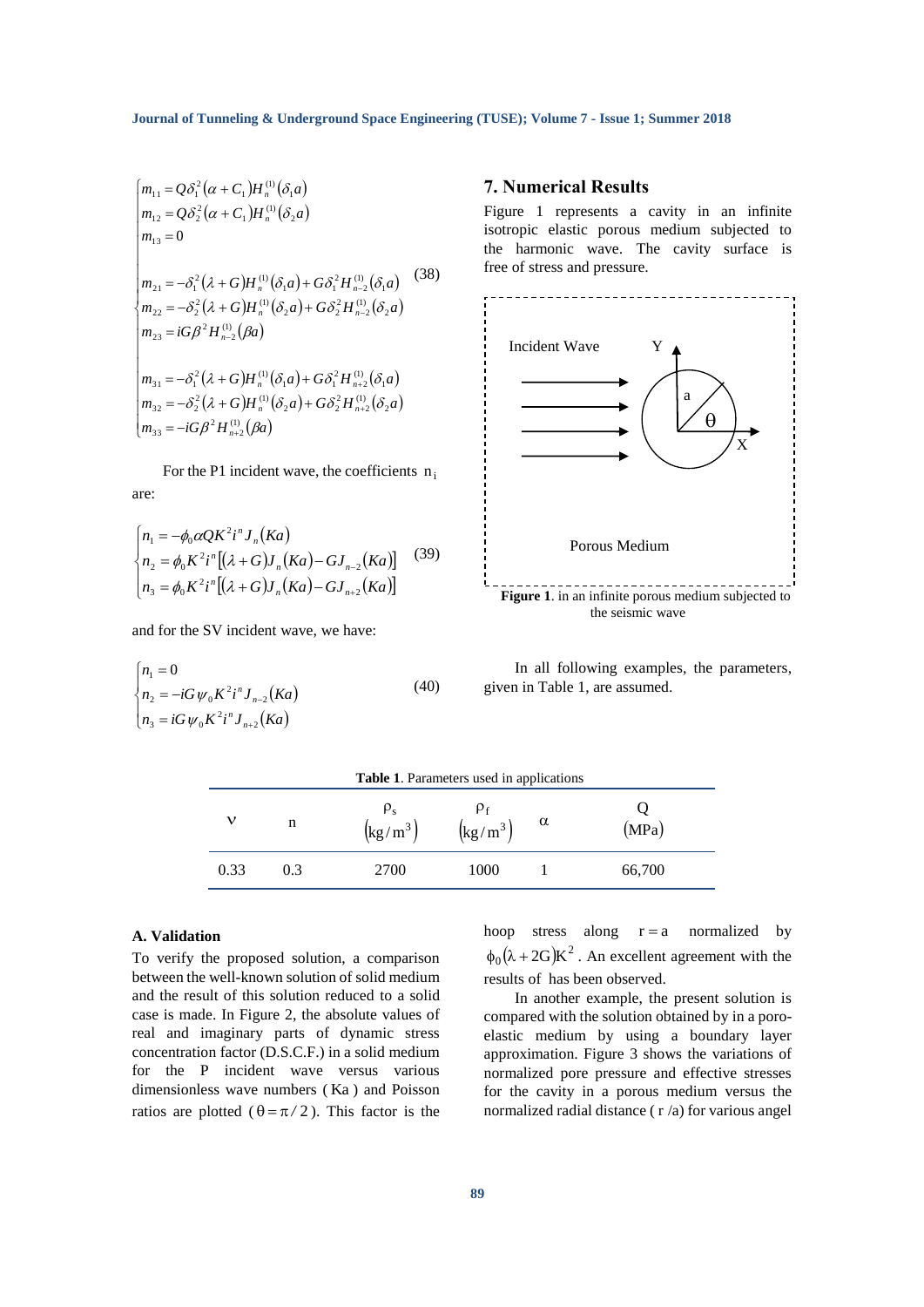$(\theta)$  of P1 incident wave. The stress and pore pressure values have been normalized by  $\phi_0 G \beta_0^2$ , in which  $\beta_0^2 = \frac{\rho \omega}{G}$  $\beta_0^2 = \frac{\rho \omega^2}{\sigma}.$ 

In this example, the following values are chosen:  $G = 2000 \text{ MPa}$ ,  $k = 10^{-8} \text{ m}^3 \text{s} / \text{kg}$  and  $Ka = 1$ . As it can be observed, there is a very good agreement between these results and those from the solution of the problem.

### **B. Parametric study**

To investigate the effects of different parameters, a parametric study is performed for the same geometry and with the mentioned parameters. In this study the cavity is subject to the P1 incident wave.

Figure 4 gives the ratio of effective hoop stress to the parameter  $K^2$  versus the dimensionless wave number, Ka  $(r=a,$  $\theta = \pi/2$ ) for various soil shear modules. It can be observed that the hoop stress increases with increasing shear modulus. Figure 5 represents the ratio of effective hoop stress to the parameter  $K^2$ versus dimensionless wave number, Ka  $(r = a,$  $\theta = \pi/2$ ) for different permeability coefficient, k ( m/s ). Permeability does not have a significant

effect on the stress response. Figure 6 shows the ratio of effective hoop stress to the parameter  $K^2$ for various points at the edge of the cavity and various values of shear modulus of the soil  $(Ka = 1, r = a)$ . Figure 7 gives the ratio of effective radial stress to the parameter  $K^2$  for various points at the edge of the cavity and various values of shear modulus of the soil ( $Ka = 1$ ,  $r = 2a$ ). As it can be seen, the value of stresses increases with increasing shear modulus. Figure 8 represents the ratio of pore pressure to the parameter  $K^2$  versus the dimensionless wave number, Ka ( $r = 2a$ ,  $\theta = \pi/2$ ) for different permeability coefficients. The same effect on the pore pressure response is observed. The contribution of the fast, slow and shear waves on the scattered radial displacement  $(u_r^{\text{sc}})$  response is presented in Figure 9.

This Figure gives the displacement amplitude of the fast, slow and shear components of scattered waves normalized by the incident wave displacement (Ka = 1,  $\theta = \pi$ ). It can be found that the most significant contribution of displacement is due to the fast wave. The shear wave has a medium contribution. The contribution of slow wave is very small.



**Figure 2.** Absolute values of real and imaginary parts of D.S.C.F versus dimensionless wave number for various Poisson ratio in a solid medium ( $\theta = \pi/2$ ). Solid line: present study, point line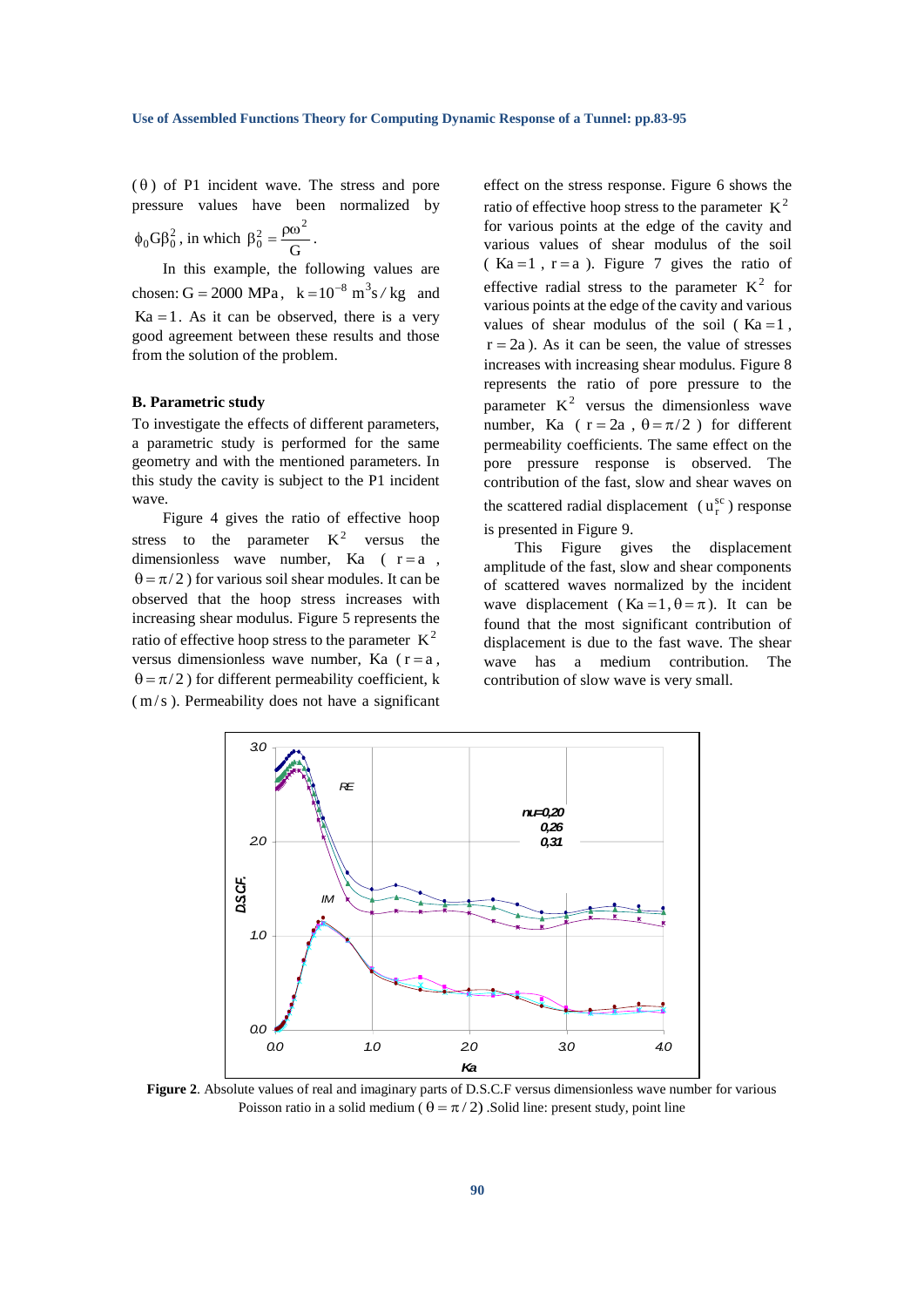

**Figure 3**. Values of normalized pore pressure and effective stresses versus distance from the cavity due to P1 incident wave.

 $(1: \theta = 0, 2: \theta = \pi/4, 3: \theta = \pi/2, 4: \theta = 3\pi/4, 5: \theta = \pi)$ . Solid line: present study, point line



**Figure** 4. Ratio of effective hoop stress to  $K^2$  versus dimensionless wave number for various shear modulus of the soil  $(\theta = \pi/2)$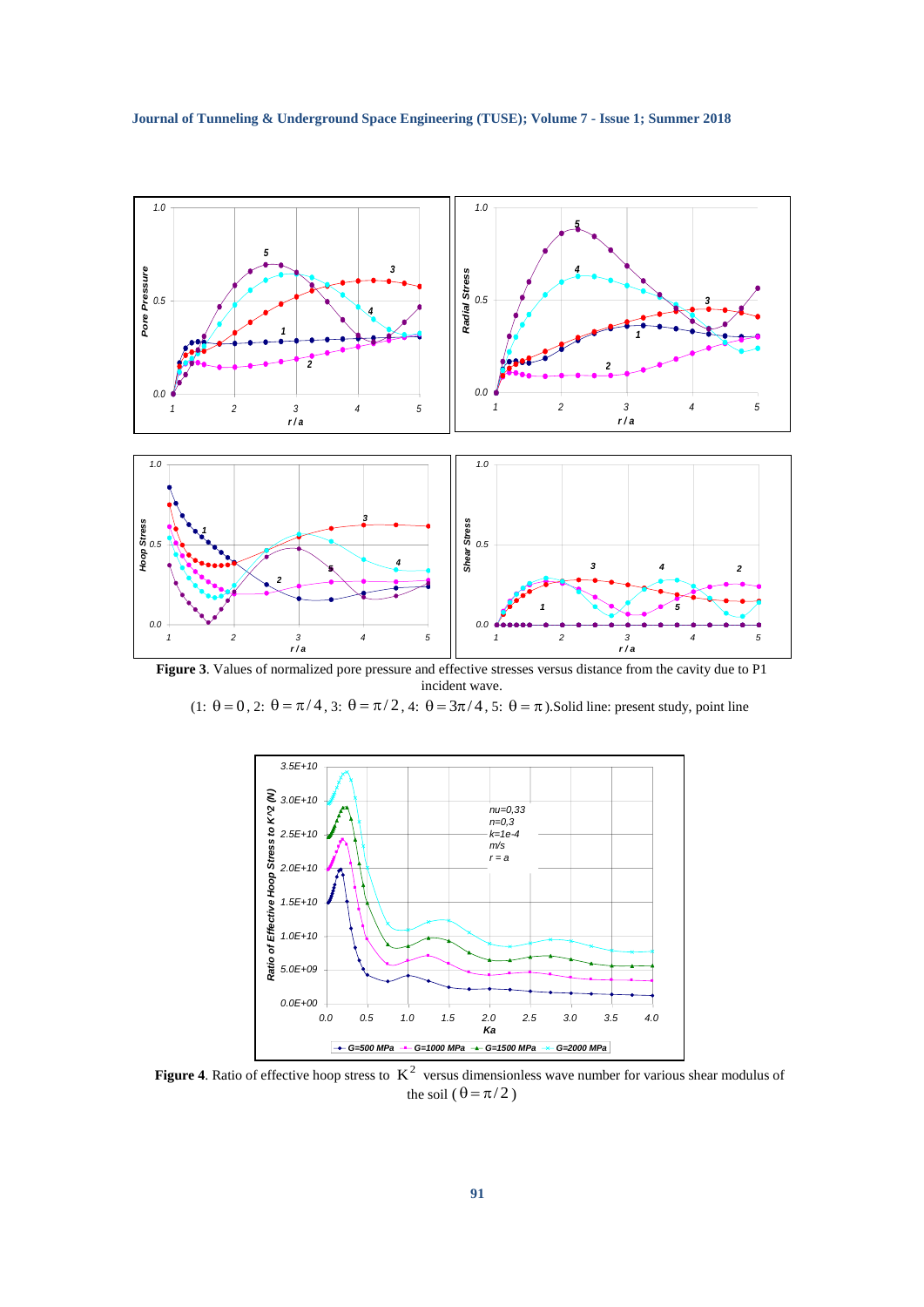**Use of Assembled Functions Theory for Computing Dynamic Response of a Tunnel: pp.83-95**



**Figure 5**. Ratio of effective hoop stress to  $K^2$  versus dimensionless wave number for various permeability parameters of the soil ( $\theta = \pi/2$ )



**Figure 6.** Ratio of effective hoop stress to  $K^2$  for various shear modulus of the soil  $(k=10^{-4} \text{ m/s}, Ka=1, r=a)$ 



**Figure 7.** Ratio of effective radial stress to  $K^2$  for various shear modulus of the soil ( $k = 10^{-4}$  m/s,  $Ka = 1$ ,  $r = 2a$ )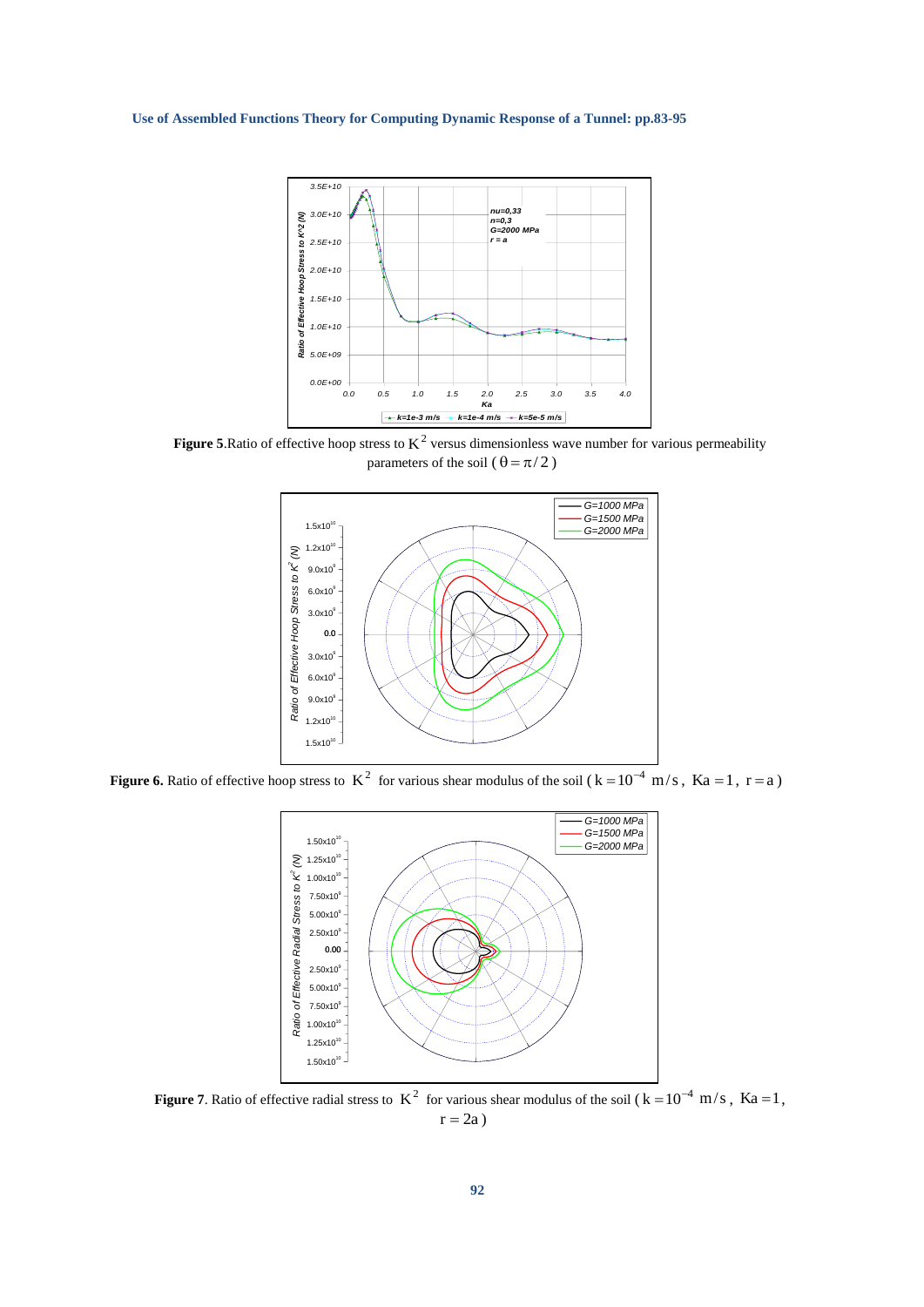

**Figure 8**. Ratio of pore pressure to  $K^2$  versus dimensionless wave number for various permeability parameters of the soil  $(\theta = \pi/2)$ 



**Figure 9.** Normalized amplitude of scattered radial displacement versus radial distance from cavity ( $\theta = \pi$ )

### **7. Conclusion**

This paper presents an analytical solution for the scattering of harmonic waves by a cavity in an infinite isotropic porous medium based on Biot wave propagation theory. The presented formulation is for a 2D plane strain case. This analytical solution is obtained in series of Hankel Functions by applying complex functions to the governing equations. The validation of proposed solution is shown by various numerical examples. A parametric study including the effects of fluid compressibility changes, shear modulus and

permeability variations, several wave numbers and wave types (fast, slow and shear waves) are performed. One can note that the effect of shear modulus changes on the induced pore pressure and effective stress variations is more significant than that of permeability.

The contributions of the fast wave and shear wave in the radial displacement are more important than that of slow wave. Since in this method the radiation condition is satisfied directly in a simple manner, this analytical solution seems to be a powerful and efficient way for evaluating the wave propagation and scattering in unbounded isotropic poro-elastic saturated domains.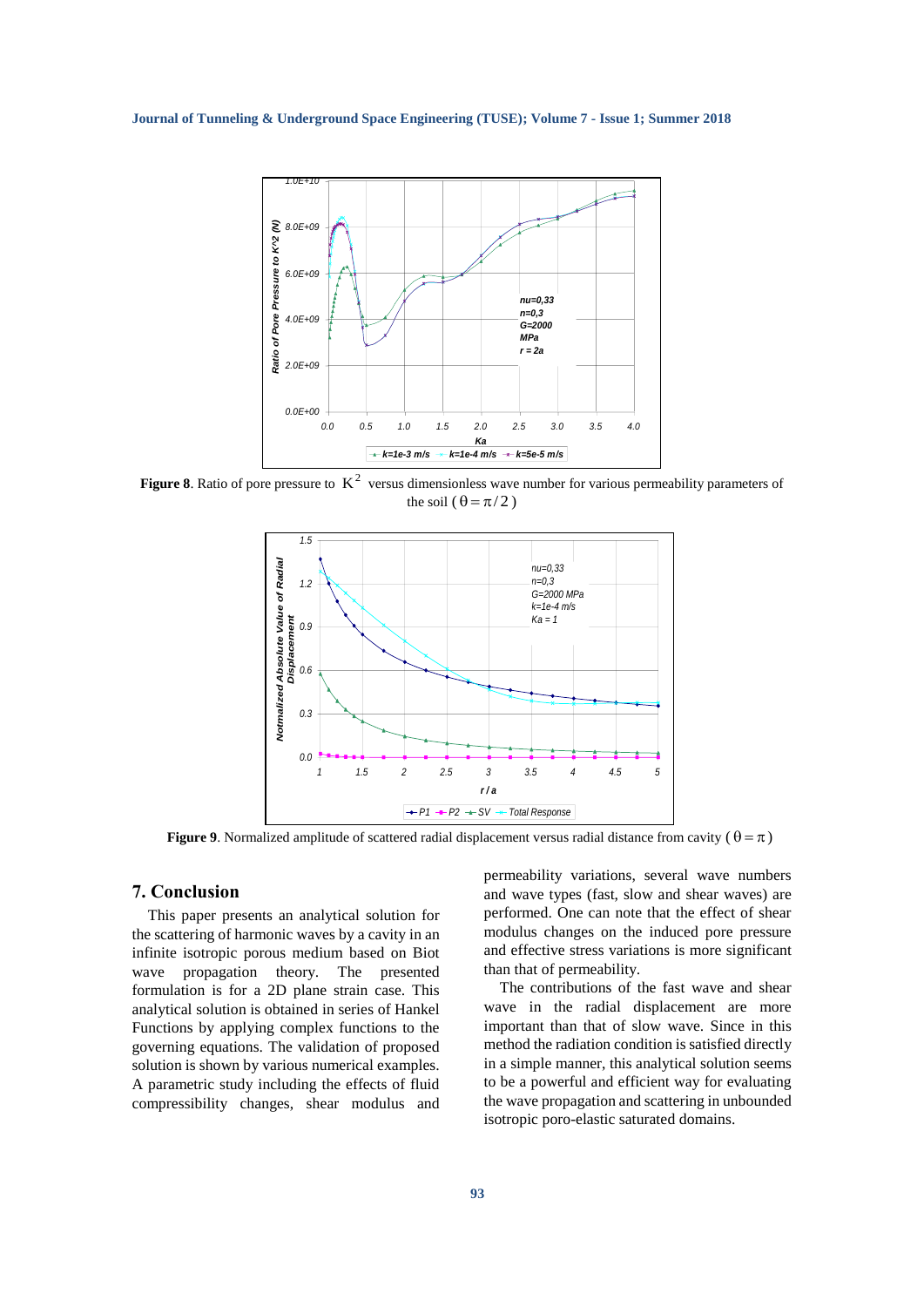# **8. References**

- Alielahi, H., Kamalian, M., and Adampira, M. (2016). A BEM investigation on the influence of underground cavities on the seismic response of canyons. *Acta Geotechnica*, *11*(2), 391-413.
- Biot, M.A. (1956). Theory of propagation of elastic waves in fluid-saturated porous solid. *J. Acoust. Soc. Am*, (Vol. 28, pp. 168-191).
- Degrande, G., Clouteau, D., Othman, R., Arnst, M., Chebli, H., Klein, R., Chatterjee, P., Janssens, B. (2017). A numerical model for ground-borne vibrations from underground railway traffic based on a periodic finite element–boundary element formulation. *Journal of Sound and Vibration, 293* (3-5), 645-666.
- Degrande, G., and De Roeck, G. (1993). An absorbing boundary condition for wave propagation in saturated poroelastic media- part I: Formulation and efficiency evaluation. *Soil Dynamics and Earthquake Engineering*, (Vol. 12, pp. 411-421).
- Degrande, G. and De Roeck, G. (1993). An absorbing boundary condition for wave propagation in saturated poroelastic media- part II: Finite element formulation. *Soil Dynamics and Earthquake Engineering*, (Vol. 12, pp. 423-432).
- Dominguez, J. (1992). Boundary element approach for dynamic poroelastic problems. *International Journal for Numerical Methods in Engineering*, (Vol. 35, pp. 307-324).
- Eringen, A.C., and Suhubi, E.S. (1964). Elastodynamics, New York: Academic press.
- Gatmiri, B. (1992). Response of a cross-anisotropic seabed to ocean waves. *Journal of Geotechnical Engineering*, *118*(9), 1295-1314.
- Gatmiri, B. (1990). A Simplified finite element analysis of wave-induced effective stresses and pore pressure in permeable sea beds. *Géotechnique*, *40*(1), 15-30.
- Jeng, D.S. (1997). Soil response in cross-anisotropic seabed due to standing waves. *Journal of Geotechnical & Geoenvironmental Engineering*, *123*(1), 9-19.
- Kaynia, A.M. (1992). Transient green's functions of fluid-saturated porous media. *Computers and Structures*, *44*(1), 19-27.
- Liu, D., Gai, B., and Tao, G. (1982). Applications of the method of complex functions to dynamic stress concentrations.*Wave Motion*, (Vol. 4, pp. 293-304).
- Mei, C.C., Si, B.I. and Cai, D. (1984). Scattering of simple harmonic waves by a circular cavity in a fluidinfiltrated poro-elastic medium. *Wave Motion*, (Vol. 6, pp. 265-278).
- Muskhelishvili, N.I. (1963). *Some Basic Problems of the Mathematical Theory of Elasticity. trans. from 4th Edn. (In Russian) by J.R.M. Radok, New York: University of Groningen, Netherlands, Noordhoff.*
- Nowinski, J.L. (1982). Stress concentration around holes in a class of rheological materials displaying a poroealstic structure. *Developments in Mechanics*, (Vol. 6, pp. 445-458).